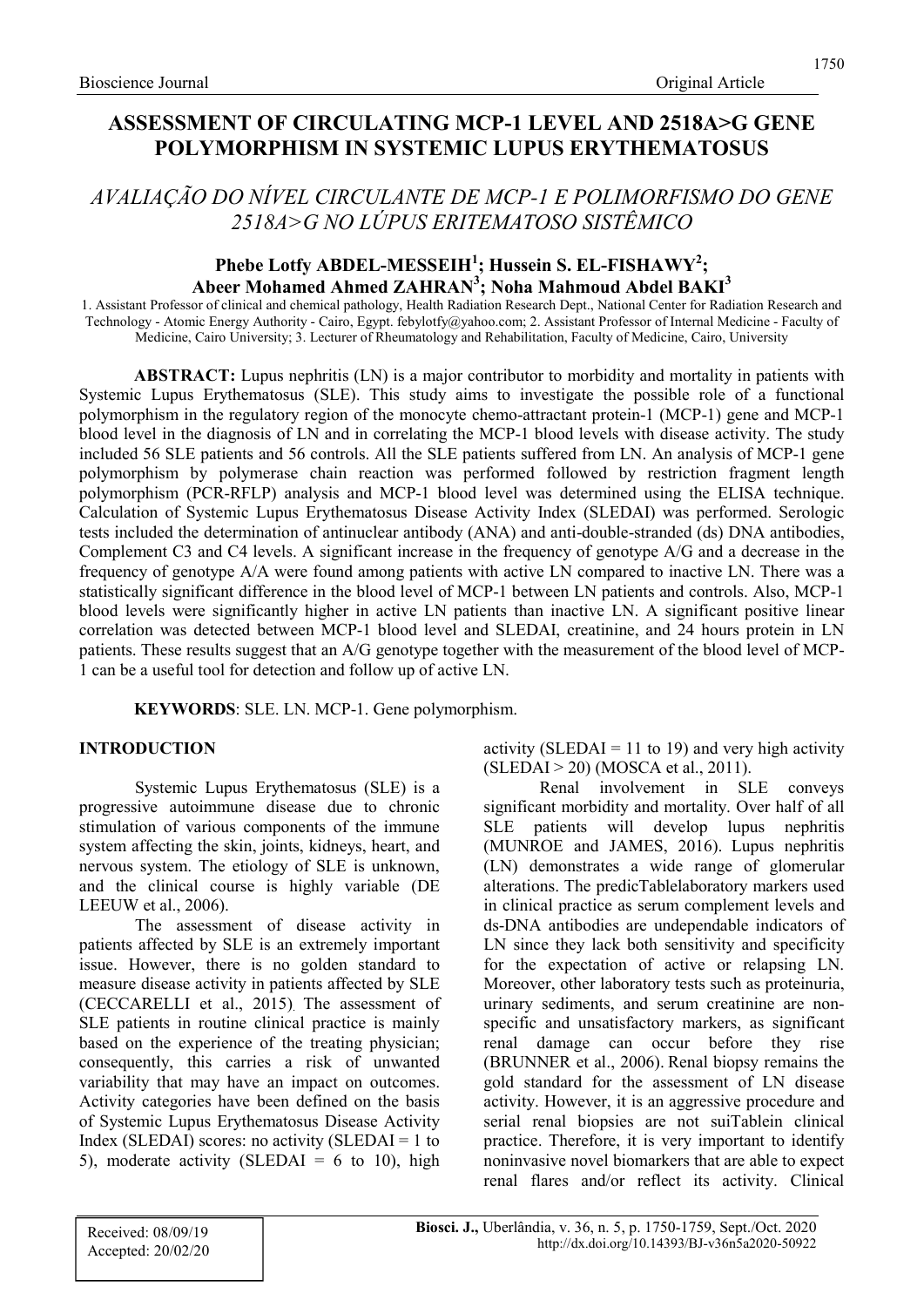parameters are not sensitive or specific enough for detecting ongoing disease activity in the SLE (GHOBRIAL et al., 2015). Genetic association studies have identified more than 50 polymorphisms that contribute to LN pathogenesis (MUNROE; JAMES, 2016).

Monocyte Chemoattractant Protein-1(MCP-1) promotes the recruitment of monocytes, macrophages, and other inflammatory cells to inflammation sites by interaction with the specific C-C chemokine receptor type 2 (CCR2) (MANDAL et al., 2015). Monocytes and macrophages are key components of the innate system. They can secrete a wide range of cytokines and chemokines which can stimulate and recruit the immune response. A large amount of evidence suggests a causal link between the presence and activation of these cells and the development of autoimmune diseases (MA et al., 2019). An A to G single nucleotide polymorphism (SNP) in the MCP-1enhancer region originally designated as -2518G may modulate the levels of MCP-1 expression. The MCP-1 -2518G allele is linked with increased production of both MCP-1 transcript and protein (PITROWSKI et al., 2010). The -2518 A/G gene polymorphism was found to be responsible for elevated levels of MCP-1 produced by monocytes in response to inflammation. This is documented to occur with chronic inflammatory conditions as autoimmune diseases, atherosclerosis, and chronic infectious diseases (COLOBRAN et al., 2007; MASSELLI et al., 2018).

Involvement of the MCP-1 -2518A/G promoter polymorphism in SLE development and its contribution to some clinical manifestations of SLE remains controversial (BROWN et al., 2007). Till now only a few studies have investigated the association of MCP-1-2518 A/G with LN susceptibility but the results have been inconsistent.

The present study aimed to estimate the serum MCP-1 level and -2518A\G polymorphism in lupus nephritis patients in order to highlight their possible role in the diagnosis of Lupus nephritis and correlate the MCP-1 blood levels with disease activity and renal status.

## MATERIAL AND METHODS

A case-control study including 56 patients with systemic Lupus Erythematosus (SLE) from those attending the rheumatology department, faculty of medicine, Cairo University in the period from June 2017 to October 2018 was categorized as SLE patients by fulfilling the criteria of American College of Rheumatology (ACR). All patients had biopsy-proven Lupus Nephritis (LN). Exclusion criteria: Subjects with chronic renal insufficiency, chronic dialysis patients, uncontrolled hypertension, chronic infections, ongoing malignancy, pregnancy, and diabetes were excluded from the study.

The patients were divided into two groups based on LN activity. Active LN patients (n=20) defined by one or more of the following criteria: First, proteinuria more than 1g/day with or without hematuria or an increase in serum creatinine. Second, renal SLEDAI ≥4 (out of 16) (GLADMANI et al., 2002). Inactive LN (n=36) defined by one or more of the following criteria: First, proteinuria less than 0.5g/day with or without inactive urine sediment and sTableserum creatinine. Second, renal SLEDAI was zero or less than 4 (out of 16) (KONG, 2010). The control group consisted of 56 healthy individuals. They underwent their routine visit at the preventive health care services on the same day as the patients' clinic visit.

Clinical examination and careful history were taken with emphasis on symptoms and signs of SLE and LN. Biopsy results were available for classifying patients according to the grade of nephritis (G1-G5).

All procedures were performed according to the ethical standards of the institutional and national research committee stated in the Helsinki declaration of 1964 as amended in 2013. Written informed consent of participation in the study was taken from all participants.

Laboratory methods were done for the assessment of SLEDAI and Renal SLEDAI to determine LN activity and designate patients into active or inactive LN groups. Laboratory investigations performed included: serum creatinine, blood urea, serum albumin, 24 hours protein in the urine. Complete urine analysis for the presence of red blood cells (RBCs), pus cells, albumin, and urinary casts (either granular, hyaline, tubular, and/or mixed type) were carried out for SLEDAI calculation. Serologic tests included: Antinuclear antibody (ANA) and anti-dsDNA that were detected by indirect immunofluorescent assay provided by immunodiagnostics. Complement C3 and C4 were determined by single radial immune-diffusion plates.

#### Estimation of MCP-1 blood levels and DNA isolation for MCP-1 genotyping:

MCP-1 blood levels were determined using Human RayBio ELISA kit, ELH-MCP-1 provided by Ray Biotech ISO 13485 certified. The mentioned kit is an in vitro enzyme-linked immunosorbent assay for the quantitative measurement of human MCP-1 in serum.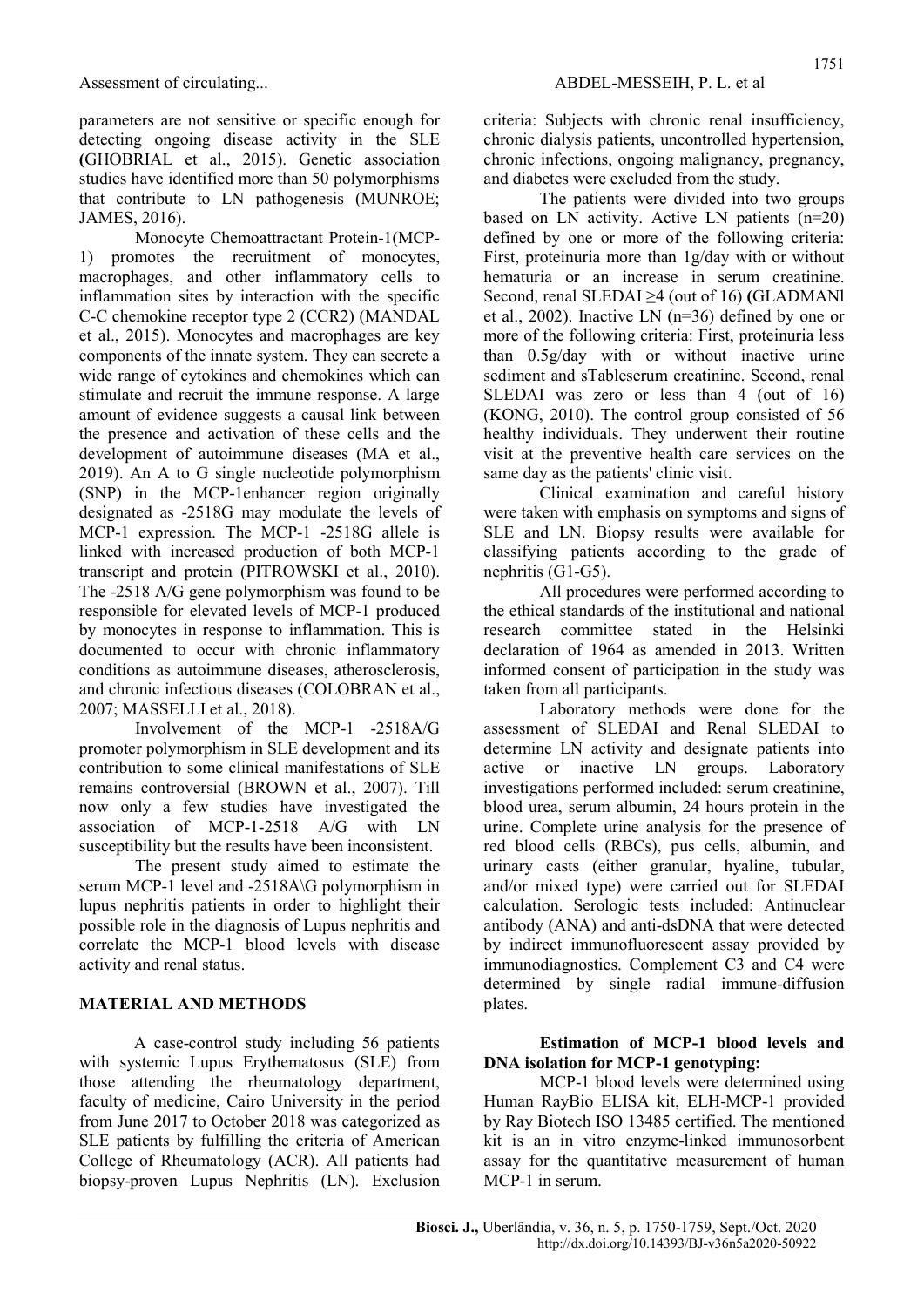DNA isolation and genotyping: Genomic DNA was extracted from the peripheral leukocytes obtained from EDTA-treated whole blood, using Sigma thermo-scientific spin columns that provide protein desalting and recovery in a centrifuge format according to the manufacturer's instructions.

MCP-1 promotor gene mutation was detected by polymerase chain reaction followed by restriction enzyme-fragment analysis (PCR-RFLP). For the detection of -2518 A/G mutation, specific primers and restriction endonucleases were used. The following primers were used for amplification. Forward primer: 5<sup>-</sup>CCGAGATGTTC CCAGCACAG-3 and reverse primer: 5— CTGCTTTGCTT GT GCCTCTT-3<sup>-</sup> supplied by Thermo Scientific. The amplified product was digested with a Fast Digest restriction enzyme that recognizes the CAG^CTG site and cuts best at 37ºC in 15 minutes using a FastDigest Thermo Scientific Pvull. The amplification products were separated by electrophoresis and 100 base pair ladders were used for detection.

If the MCP-1-2518-A allele mentioned remains uncut, it is designated as a single 930-bp band and identified as A/A (normal type). Samples having mutations were either: samples with three bands of 930, 708, and 222 bp that were typed as A/G (heterozygous for the mutation), and those with two bands of 708 and 222 bp were typed as G/G (homozygous for the mutation).

Statistical analysis: Genotype analysis was performed using Fisher's exact test. The results were expressed as Mean  $\pm$  Standard Deviation. The statistical difference between groups was analyzed using the Student's t-test. Pearson's correlation analysis was performed to determine the relations between variables. The results were considered significant at  $P<0.05$ . The statistical calculations were done using the Statistical Package for the Social Sciences software - version 15, while the presentations were performed using Microsoft Excel 2007.

## **RESULTS**

Comparing the results obtained for healthy controls with those obtained for SLE patients having LN, it was observed that there was no statistically significant difference in the distribution of the individual MCP-1 genotypes between LN and controls. There was a statistically significant difference in the blood level of MCP-1 between LN of patients and controls. It was found that 39.28% of LN patients were grade 3 (G3), 39.28% were grade 4 (G4) and 21.42% were grade 5 (G5) as shown in Table1.

However, the comparison between active LN patients  $(n=20)$  with inactive LN  $(n=36)$ revealed that active LN patients more commonly have the A/G genotype compared to those without active LN. SLE patients with active LN have significantly higher MCP-1 blood levels than inactive LN as shown in Table2.

In LN patients and the active LN subgroup, G allele carriers had significantly higher MCP-1 blood levels compared to A-allele carriers, however, the number of patients with G allele in the inactive LN group was too small to perform a statistical analysis Table3.

A significant positive linear correlation was detected between MCP-1 blood level and SLEDAI, creatinine, and 24 hours protein in lupus nephritis patients Table4.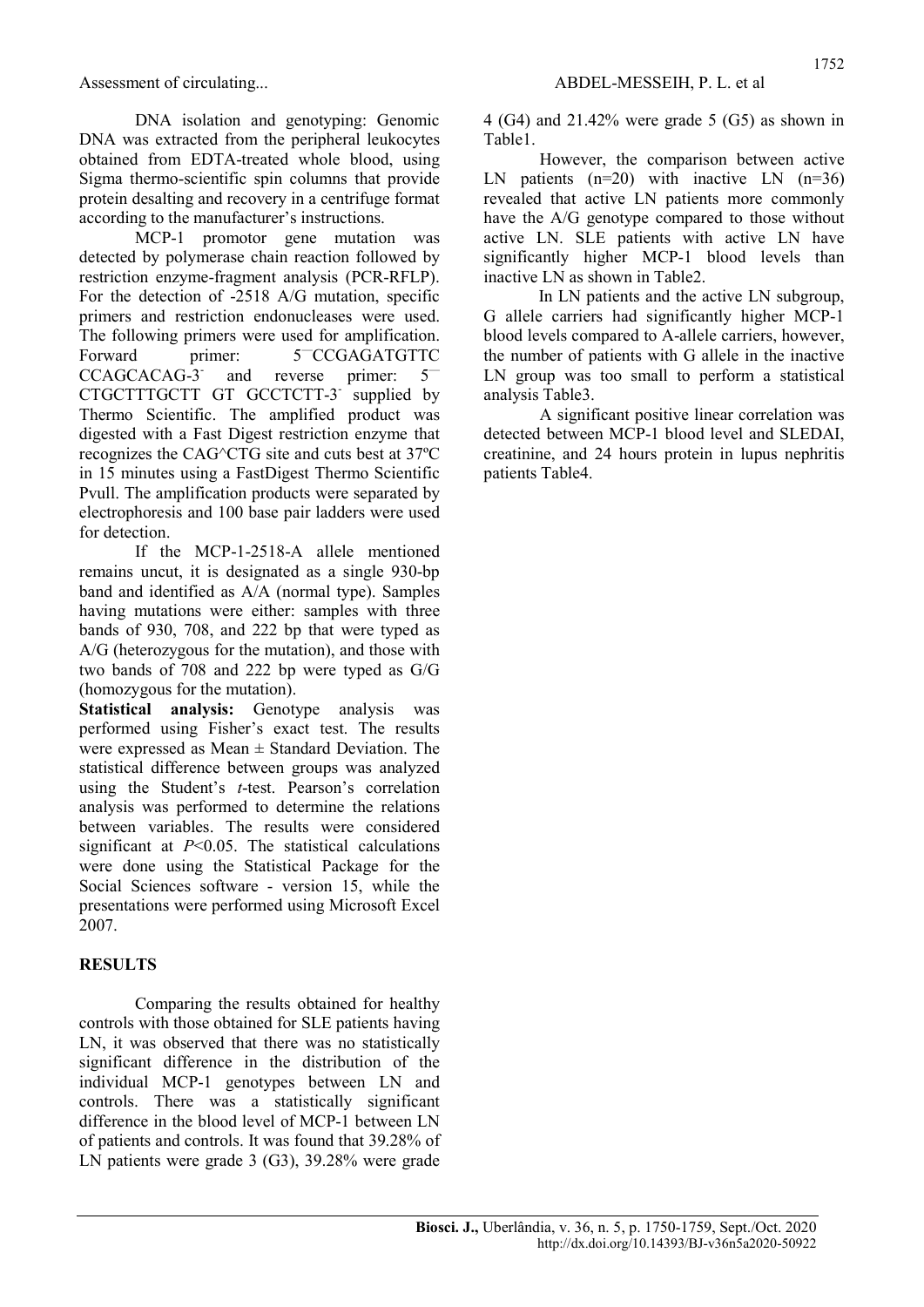| <b>Characteristics</b>   | LN patients $n=56$  | Controls $n=56$   | P-value |
|--------------------------|---------------------|-------------------|---------|
| Sex (male/female)        | 6/50                | 7/49              | >0.05   |
| Age in years             | $30.25 \pm 9.55$    | $31.36 \pm 7.99$  | >0.05   |
| Duration                 | $6.46 \pm 4.69$     |                   |         |
| Age at diagnosis         | $23.89 \pm 9.54$    |                   |         |
| Nephritis                | 100%                |                   |         |
| Hematuria                | 57%                 | $0\%$             |         |
| Pyuria                   | 57.1%               | $0\%$             |         |
| Urinary cast             | 17.9%               | $0\%$             |         |
| Proteinuria              | 71.4%               | $0\%$             |         |
| Arthritis                | 7.1%                | $0\%$             |         |
| $ANA +ve$                | 100%                | $0\%$             |         |
| Anti-ds DNA+ve           | 67.9%               | $0\%$             |         |
| Vasculitis               | 7.1%                | $0\%$             |         |
| Thrombocytopenia         | 22.2%               | $0\%$             |         |
| Leucopenia               | 44.4%               | $0\%$             |         |
| Hemolytic anemia         | 48%                 | $0\%$             |         |
| C <sub>3</sub>           | $77.55 \pm 24.21$   | $110 \pm 20$      | < 0.001 |
| C4                       | $12.30 \pm 6.49$    | $20 \pm 5$        | < 0.001 |
| <b>SLEDAI</b>            | $8.04 \pm 6.91$     | $\boldsymbol{0}$  |         |
| Renal SLEDAI             | $2.21 \pm 0.9$      | $\boldsymbol{0}$  |         |
| Urea $(mmol/L)$          | $17.57 \pm 19.0$    | $10.7 \pm 3.57$   | < 0.05  |
| Creatinine (µmol/L)      | $112.26 \pm 128.18$ | $88.4 \pm 35.36$  | >0.05   |
| Albumin                  | $3.33 \pm 0.66$     | $4 \pm 0.5$       | < 0.001 |
| 24 Hours protein (g/day) | $1.56 \pm 1.54$     | $0.1 \pm 0.01$    | < 0.001 |
| MCP-1 blood level        | $255.93 \pm 176.93$ | $29.20 \pm 30.01$ | < 0.001 |
| Biopsy grade G3or less   | 22 (39.28%)         |                   |         |
| Grade 4                  | 22 (39.28%)         |                   |         |
| Grade 5                  | 12 (21.42%)         |                   |         |
| MCP-1 genotype AA        | 39 (69.6%)          | 44 (78.6%)        | >0.05   |
| MCP-1 genotype AG/GG     | $17(30.4\%)$        | $12(21.4\%)$      | >0.05   |
| Allele A                 | 94 (83.9%)          | $100(89.3\%)$     | >0.05   |
| Allele G                 | 18 (16.1%)          | 12(10.7%)         | >0.05   |

Table 1. Demographic, Clinical, Laboratory Data and Genotype Analysis of the studied groups

\*P values > 0.05 means non-significant changes, P values < 0.05 means statistically significant, P values < 0.01 or 0.001 means highly significant changes. All results are expressed as Mean ± Standard Deviation.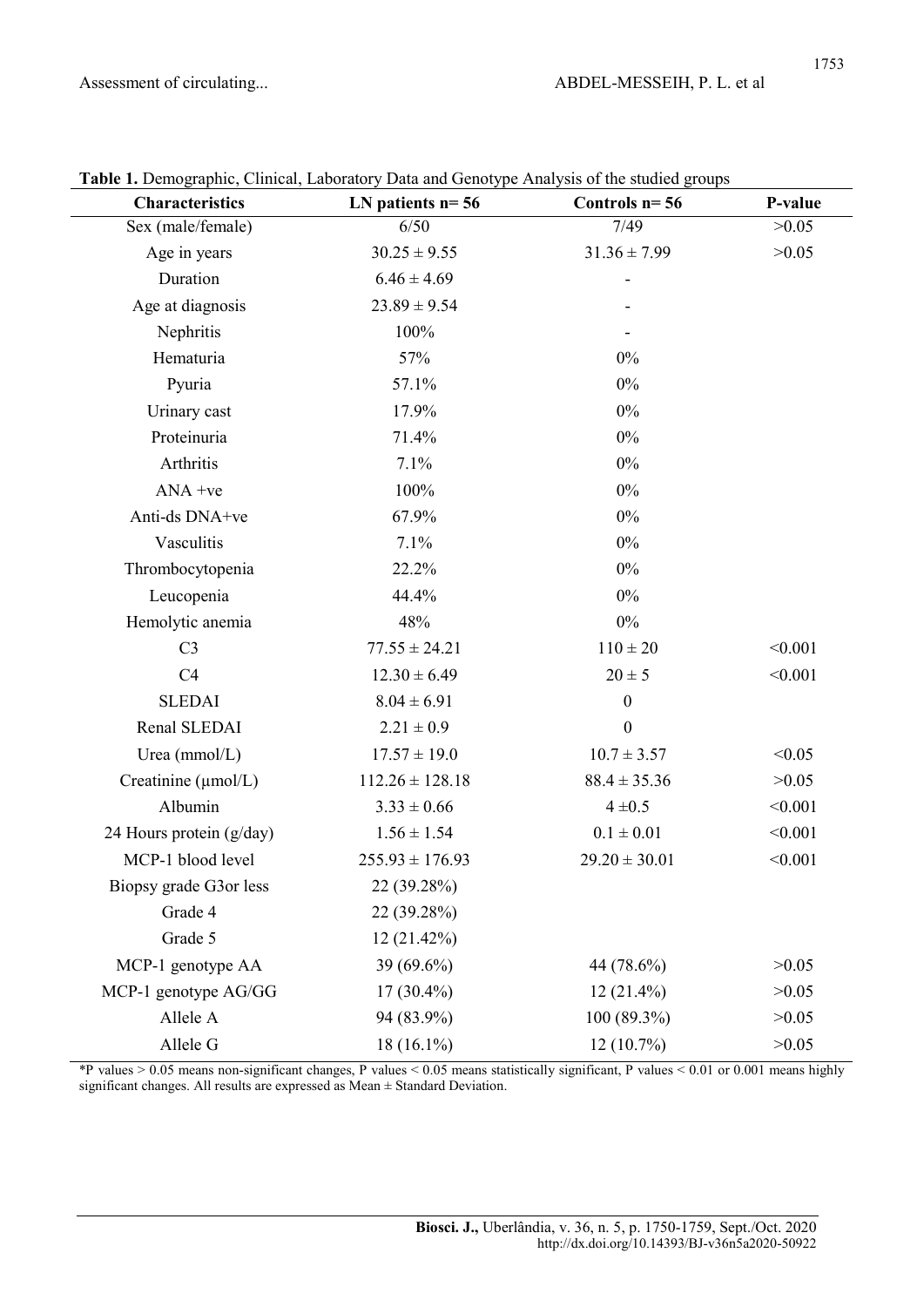| <b>Characteristics</b>          | <b>Active LN patients</b><br>$n=20$ | <b>Inactive LN patients</b><br>$n=36$ | P values |
|---------------------------------|-------------------------------------|---------------------------------------|----------|
| C <sub>3</sub>                  | $62.26 \pm 25.63$                   | $86.04 \pm 19.21$                     | < 0.01   |
| C4                              | $13.40 \pm 7.33$                    | $13.4 \pm 7.33$                       | >0.05    |
| <b>SLEDAI</b>                   | $15.60 \pm 5.64$                    | $3.83 \pm 2.57$                       | < 0.01   |
| Renal SLEDAI                    | $4.21 \pm 1.2$                      | $1.3 \pm 0.5$                         | < 0.01   |
| Urea ( $mmol/L$ )               | $21.86 \pm 29.70$                   | $15.19 \pm 9.74$                      | >0.05    |
| Creatinine $(\mu \text{mol/L})$ | $159.12 \pm 203.32$                 | $85.75 \pm 48.62$                     | >0.05    |
| Albumin $(g/dl)$                | $3.16 \pm 0.70$                     | $3.63 \pm 0.43$                       | >0.05    |
| 24 Hours protein $(g/day)$      | $2.19 \pm 1.59$                     | $0.42 \pm 0.40$                       | < 0.01   |
| MCP-1 blood level               | $437.70 \pm 186.73$                 | $154.94 \pm 31.98$                    | < 0.01   |
| MCP-1 genotype AA               | $4(20\%)$                           | 35 (97.2%)                            | < 0.001  |
| MCP-1 genotype AG/GG            | $16(80\%)$                          | 1(2.78%)                              | < 0.001  |
| Allele A                        | $23(57.5\%)$                        | 71 (98.6%)                            | < 0.001  |
| Allele G                        | $17(42.5\%)$                        | $1(1.4\%)$                            | < 0.001  |

Table 2. Clinical and Laboratory Data of the Active Lupus nephritis (LN) compared to Inactive LN Patients

\*P values > 0.05 means non-significant changes, P values < 0.05 means statistically significant, P values < 0.01 or 0.001 means highly significant changes. All results are expressed as Mean ± Standard Deviation.

Table 3. The blood level of Monocyte Chemo-attractant Protein-1 (MCP-1) (mg/L) in different genotypes in the Lupus nephritis (LN) patients.

| <b>MCP-1</b> blood level | Genotype<br>A/A   | Genotype<br>$A/G$ or $G/G$ | P values      |
|--------------------------|-------------------|----------------------------|---------------|
| LN patients              | $163.2 \pm 39.87$ | 487.75±174.47              | $\leq 0.0001$ |
| Active LN                | $200.33 \pm 20.5$ | $461.78 \pm 108.85$        | < 0.05        |

Table 4. The Association of Monocyte Chemo-attractant Protein-1 (MCP-1) (mg/L) blood level with clinical and laboratory manifestations in Systemic Lupus Erythematosus (SLE) patients suffering from Lupus  $n \geq 1$ .  $(T \times N)$ 

| nephrius (LN).                 |                                      |                          |
|--------------------------------|--------------------------------------|--------------------------|
| Characteristic variable        | Pearson correlation<br>P values      | Sig.                     |
| <b>SLEDAI</b>                  | R 0.958, P 0.000                     | $Sig + ve$               |
| C <sub>3</sub>                 | R - 0.544, P 0.003                   | $Sig - ve$               |
| Albumin                        | $R - 0.508$ , $P 0.006$              | $Sig - ve$               |
| Creatinine<br>24 hours protein | R 0.401, P 0.034<br>R 0.425, P 0.024 | $Sig + ve$<br>$Sig + ve$ |
|                                |                                      |                          |

#### DISCUSSION

SLE is an autoimmune disease under genetic control (XUE et al., 2018). MCP-1 has been proposed as the main chemokine responsible for initiating autoimmune tissue damage. MCP-1 –2518 A>G polymorphism has been associated with ocular Behçet's disease, adult and juvenile type of rheumatoid arthritis, systemic sclerosis, and psoriasis (HOU et al., 2010). Reports on the contribution of the MCP-1  $-2518$  A>G contribution of the MCP-1 –2518  $A > G$ polymorphism to SLE incidence and clinical manifestations have been inconsistent.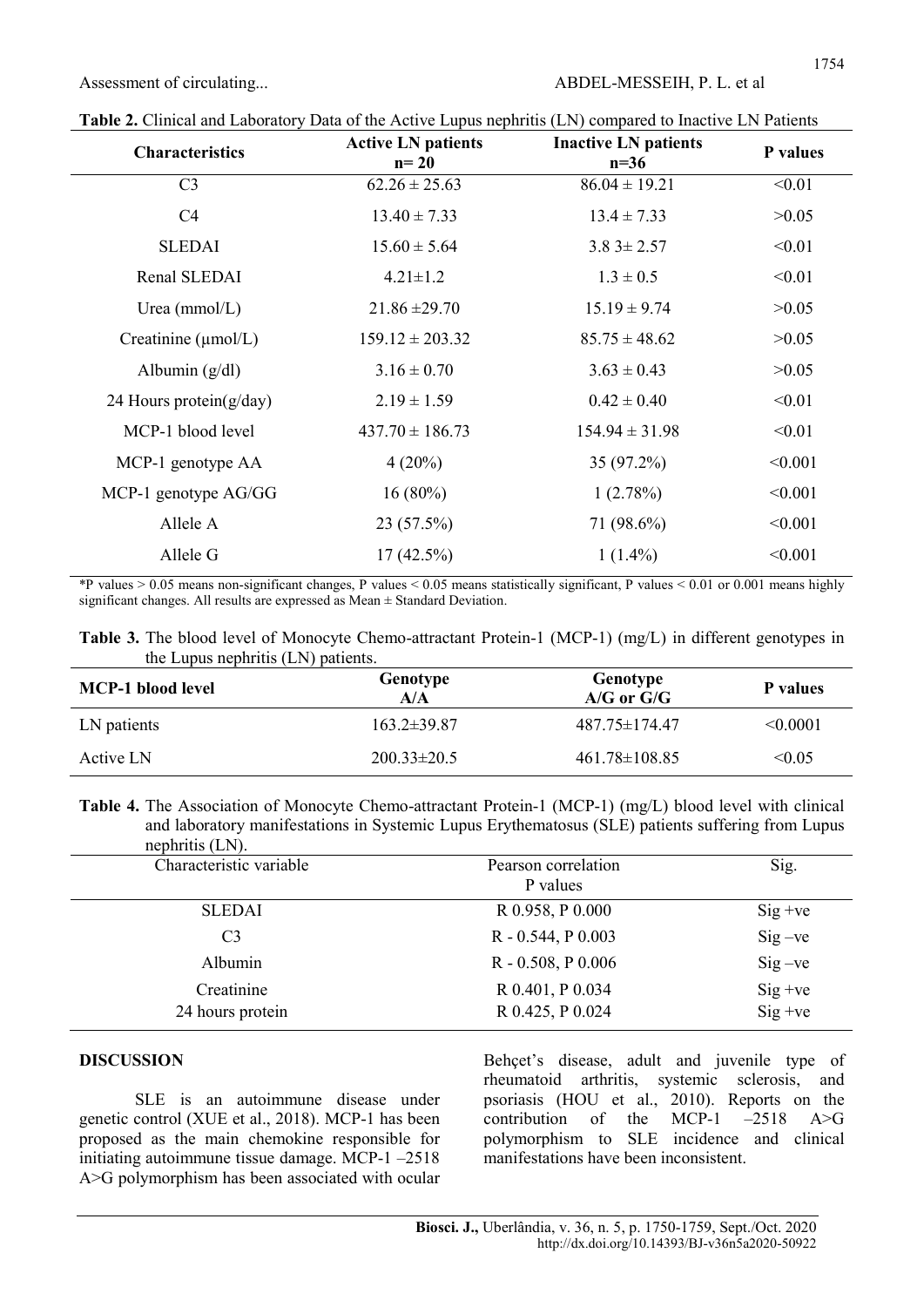LN is a severe and frequent manifestation of SLE. Early detection of initial renal manifestations and relapses during follow up is important to prevent loss of renal function (DOLFF et al., 2013). Active LN especially early flares often respond to proper treatment with immunosuppressive drugs. However, these drugs are themselves associated with significant morbidity and even mortality, whilst uncontrolled LN activity leads to chronic, end-stage kidney disease (ESRD) or even death. Current standard laboratory markers such as proteinuria cannot always distinguish between active and inactive renal disease especially in patients with a recent history of LN (BALOW, 2005).

The role of MCP-1 gene polymorphism in SLE has been investigated in a few studies yet with variable and contradictory results. The reasons for the variability are still unclear (MOHAMMAD et al., 2015). The -2518 A/G gene polymorphism was found to be responsible for elevated levels of MCP-1 produced by monocytes in response to inflammation in some autoimmune diseases. Therefore, this case-control study was conducted to evaluate the role of -2518 A/G polymorphism in LN.

High levels of MCP-1 were demonstrated in the blood of patients with LN in the present study. A study conducted by ZIVKOVIC et al., 2018 showed that serum MCP-1 had a high SLE specificity (90%) and that its level was significantly higher in SLE patients compared to healthy controls regardless of disease activity. This was consistent with the results of MOHAMMAD et al., 2015 which demonstrated significantly elevated MCP-1 blood levels in LN patients compared to the controls. This suggests an important role of circulating MCP-1 in SLE patients with renal damage.

In the current study, there was no significant increase in MCP-1 gene polymorphism (G/G or A/G) in SLE Egyptian patients with LN compared to the controls. AGUILAR et al. (2001), also did not find any association between the -2518A/G MCP-1 polymorphism and the susceptibility to SLE nor with the presence of LN. This is consistent with PITROWSKI et al. (2010) who did not observe significant differences in the prevalence of MCP-1- 2518 A>G polymorphism or G/G or A/G alleles in patients with SLE compared to controls in the Polish and Caucasian populations (PITROWSKI et al., 2010). Also, previous results of MCP-1gene polymorphism contribution to SLE incidence in African, American, Spanish, Korean, and Mexican patients did not report any significant contribution.

The discrepancy between elevated MCP-1 blood levels in LN in the absence of a significant increase in G/G or A/G genotype may be due to the genetic background of the various ethnic populations and the environmental exposure. This disparity may also have resulted from each population's exposure to distinct environmental factors, which may act in synergy with the MCP-1 – 2518 A>G polymorphism to change the risk of SLE incidence among the studied populations (JONSEN et al., 2007). The pathogenesis of LN has many aspects and is regulated by many genes and signals. The analysis of a single nucleotide variation may not be able to elucidate the genetic association of LN.

There are conflicting results in the literature regarding the association of A/G polymorphism with LN. This may be due to differences in the racial heterogeneity of the examined groups. A meta-analysis by SANG et al. (2017) found no significant association between A/G polymorphism and LN risk with European and Asian populations but a significant association was found in the American population. However, a meta-analysis by ZHOU et al. (2015) indicated that MCP-1-2518 A>G polymorphism was significantly associated with LN incidence in Caucasian patients. TUCCI et al. (2004) reported that African SLE patients with A/G or G/G MCP-1-2518 genotype had a higher risk of developing LN.

Results of the present study show that SLE patients with active LN have an A/G or G/G MCP-1 -2518 genotype that is significantly higher than those with inactive LN. MOHAMMAD et al. (2015) also reported high G allele frequency among LN patients. The results are in agreement also with studies done by YE et al. (2005) and MOON et al. (2007), who found over-expression of - 2518 G allele in Asian, Mexican, Korean, and Chinese populations with lupus nephritis. Recent data has indicated that genetic polymorphism of MCP-1 may influence the development or progression of the disease (UMARE et al., 2017).

MCP-1 levels are significantly higher in active LN patients than inactive LN in the present study. This is in accordance with WATSON et al., (2012) who confirmed that MCP-1 blood levels distinguished between patients with active and inactive lupus nephritis. The MCP-1 -2518G allele was linked with increased production of both MCP-1 transcript and protein (PITROWSKI et al., 2010). The -2518 A/G gene polymorphism was found to be responsible for elevated levels of MCP-1 produced by monocytes in response to inflammation. The A/G polymorphism at position −2518 of the MCP‐1 gene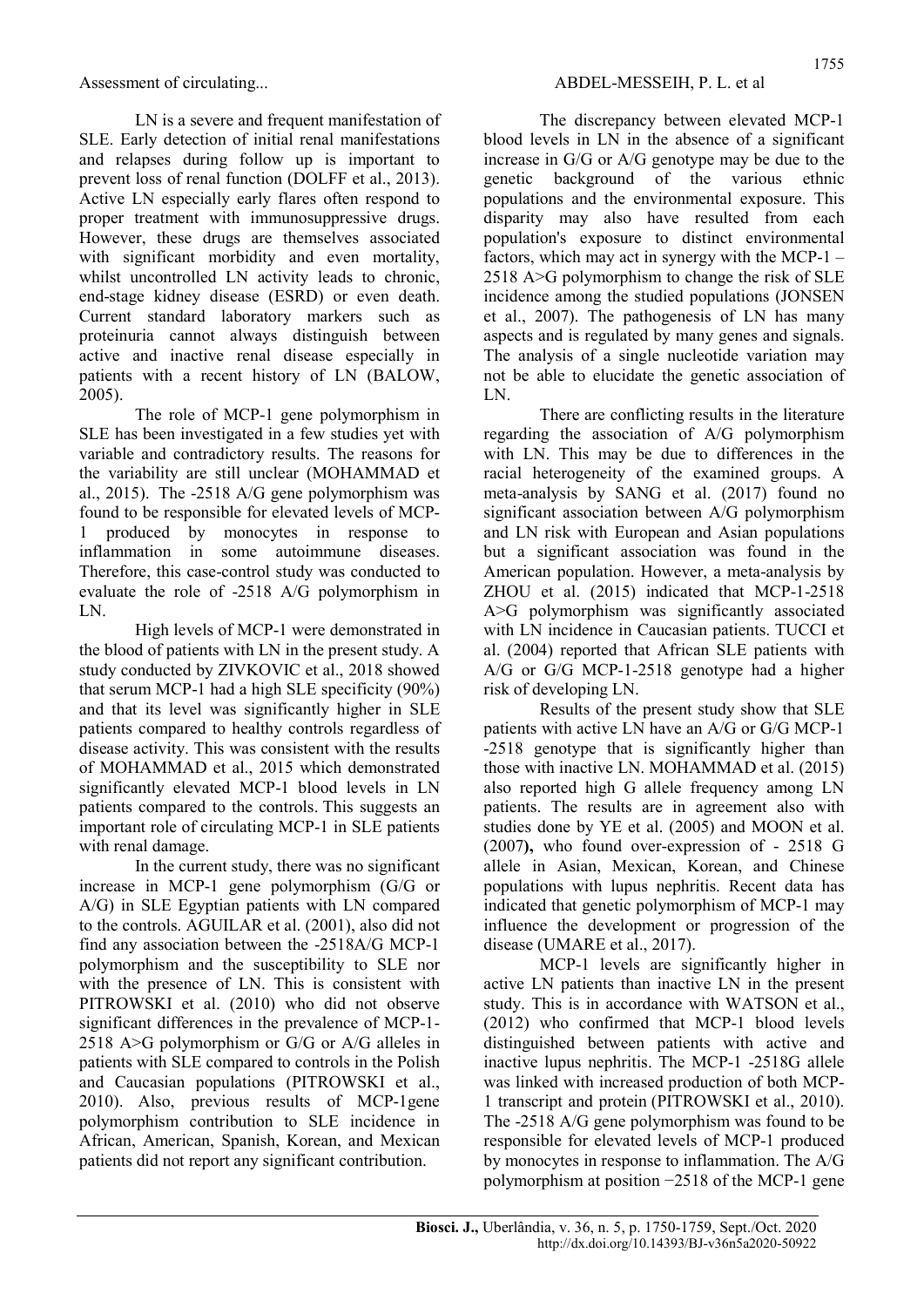seems to influence the transcriptional activity because cells obtained from individuals GG or AG produce more MCP-1 protein than those isolated from individuals AA (ROVIN and SAXENA, 1999). Consequently, it would be reasonable to speculate that, under the same stimulatory conditions, individuals bearing G at position –2518 produce more MCP-1 protein than individuals with the genotype AA, and, in consequence, could make a stronger inflammatory response with higher tissue damage. Our results show that in LN patients and the active LN subgroup, G allele carriers have significantly higher MCP-1 blood levels compared to A-allele carriers, which is in accordance with TUCCI et al. (2004) and postulates that G allele carriage may predispose to the development of nephropathy rather than SLE itself. Moreover, PITROWSKI et al. (2010) observed that G/G and A/G genotypes contributed to renal manifestations of the SLE.

The results of the present study revealed significant positive correlations between MCP-1 blood levels and each of SLEDAI, serum creatinine, and 24 hours protein while correlations with C3 and albumin are significantly negative in the studied LN patients. The significant positive correlations between serum MCP-1 and SLEDAI and between MCP-1 and serum creatinine in lupus nephritis patients were also observed by MONA AL-HOSEINY et al. (2005). TAHA et al. (2019) found a significant positive correlation between 24 hours protein and urinary MCP-1 while a negative correlation was found with C3 in active LN patients. The present study implicates the possible role of circulating MCP-1 and its -2518 A/G polymorphism as a valuable marker of LN activity in Egyptian SLE patients. Therefore, it would be recommended that the blood level of MCP-1 could be added to the panel of non-invasive biomarkers to identify renal flares.

#### **CONCLUSION**

The MCP-1 -2518 A/G polymorphism is associated with the activity of LN in SLE patients. Patients with A/G or G/G genotypes have increased MCP-1 production. Screening for MCP-1 polymorphism together with other genetic polymorphisms known to be associated with LN and MCP-1 chemokine together with other chemokines may be applied to determine the relative risk of developing activity in LN patients with an established diagnosis of SLE.

RESUMO: A nefrite do lúpus (LN) é um dos principais contribuintes para a morbidade e mortalidade em pacientes com o Lúpus Eritematoso Sistémico (LES). Este estudo tem como objetivo investigar o possível papel de um polimorfismo funcional na região reguladora do gene da proteína quimioatraente de monócitos-1 (MCP-1) e do nível sanguíneo de MCP-1 no diagnóstico de LN e na correlação do sangue de MCP-1 níveis com atividade da doença. O estudo incluiu 56 pacientes com LES e 56 controles. Todos os pacientes com LES sofriam de LN. Uma análise do polimorfismo do gene MCP-1 por reação em cadeia da polimerase foi realizada seguida pela análise do polimorfismo do comprimento do fragmento de restrição (PCR-RFLP) e o nível sanguíneo do MCP-1 foi determinado pela técnica ELISA. O cálculo do índice de atividade da doença sistêmica do lúpus eritematoso (SLEDAI) foi realizado. Os testes sorológicos incluíram a determinação de anticorpos antinucleares (ANA) e anticorpos anti-DNA de fita dupla (ds), níveis de Complemento C3 e C4. Um aumento significativo na frequência do genótipo A/G e uma diminuição na frequência do genótipo A/A foram encontrados entre os pacientes com LN ativo em comparação com o LN inativo. Houve uma diferença estatisticamente significante no nível sanguíneo de MCP-1 entre pacientes com LN e controles. Além disso, os níveis sanguíneos de MCP-1 foram significativamente mais altos em pacientes com LN ativo do que com LN inativo. Uma correlação linear positiva significativa foi detectada entre o nível sanguíneo de MCP-1 e SLEDAI, creatinina e proteína de 24 horas em pacientes com LN. Esses resultados sugerem que um genótipo A/G, juntamente com a medição do nível sanguíneo de MCP-1, pode ser uma ferramenta útil para a detecção e acompanhamento do LN ativo.

PALAVRAS-CHAVE: LES. LN. MCP-1. Polimorfismo genético.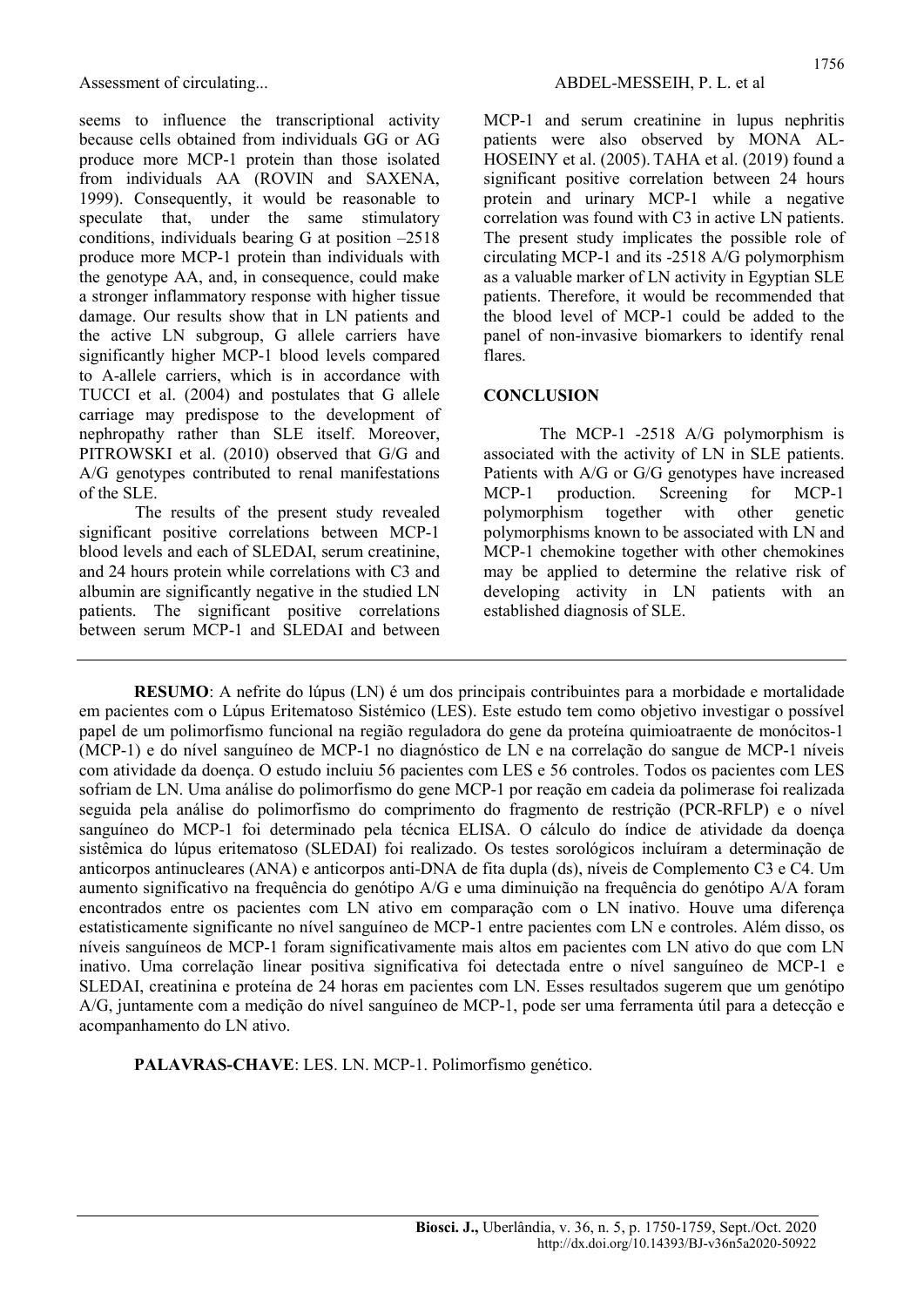AGUILAR, F.; GONZALEZ ESCRIBANO, M.F.; SANCHEZ ROMAN, J.; NUNEZ ROLDAN, A. MCP-1 promoter polymorphism in Spanish patients with systemic lupus erythematosus. Tissue Antigens: v. 58, p. 335-338, 2001. https://doi.org/10.1034/j.1399-0039.2001.580508.x

BALOW, J. E. Clinical presentation and monitoring of lupus nephritis. Lupus, v. 14, n. 1, p. 25–30, 2005. https://doi.org/10.1191/0961203305lu2055oa

BROWN K. S.; NACKOS, E.; MORTHALA, S.; JENSEN, L.E.; WHITEHEAD, A. S; VON FELDT, J. M. Monocyte chemoattractant protein-1: plasma concentrations and A (−2518) G promoter polymorphism of its gene in systemic lupus erythematosus. Journal of Rheumatology, v. 34, n. 4, p. 740–746,2007.

BRUNNER, H.; MUELLER, M.; RUTHERFORD, C.; PASSO, M. H.; WITTE, D.; GROM, A. Urinary neutrophil gelatinase-associated lipocalin as a biomarker of nephritis in childhood-onset systemic lupus erythematosus. Arthritis Rheum, v. 54, p. 2577–84,2006. https://doi.org/10.1002/art.22008

CECCARELLI, F.; PERRICONE, C.; MASSARO, L.; CIPRIANO, E.; ALESSANDRI, C.; SPINELLI, F.R.; VALESININ, G.; CONTI, F. Assessment of disease activity in systemic Lupus Erythematosus: Lights and shadows, Autoimmunity Reviews, v. 14, n. 7,p. 601-608,2015. https://doi.org/10.1016/j.autrev.2015.02.008

COLOBRAN, R.; PUJOL-BORRELL, R.; AYMENGOL, M.P.; JUAN, M. The chemokine network 11. On how polymorphisms and alternative splicing increase the number of molecular species and configure intricate patterns of disease susceptibility. Clin. Exp. Immunol., v. 150, p. 1-12,2007. https://doi.org/10.1111/j.1365- 2249.2007.03489.x

DE LEEUW, K.; FREIRE, B.; SMIT, A. J.; BOOTSMA, H.; KALLENBERG, C. G.; BIJL, M. Traditional, and non-traditional risk factors contribute to the development of accelerated atherosclerosis in patients with SLE. Lupus, v. 15, n. 10, p. 675-682,2006. https://doi.org/10.1177/0961203306069972

DOLFF, S.; ABDULAHAD, W.H.; ARENDS, S.; VAN DIJK, M.C.R.F; LIMBURG, P.C.; KALLENBERG, C.G.M; BIJL, M. Urinary cd8+T cell counts discriminate between active and inactive lupus nephritis. Arthritis Research & Therapy, v.15, n. 1, R36, p. 1-8,2013. https://doi.org/10.1186/ar4189

GHOBRIAL, E. E.; El HAMSHARY, A. A.; MOHAMED, A. G; ABD El RAHEIM, Y. A.; TALAAT, A. A. Urinary monocyte chemoattractant protein-1 as a biomarker of lupus nephritis activity in children. Saudi J. Kidney Dis. Transpl. v. 26, n. 3, p. 507–15, 2015. https://doi.org/10.4103/1319-2442.157350

GLADMAN, D. D; IBANEZ, D.; UROWLTZ, M. B. Systemic lupus erythematosus disease activity index 2000. Journal of Rheumatology, v. 29, n. 2, p. 288–291, 2002.

HOU, S.; YANG, P.; DU, L. Monocyte chemoattractant protein-1 −2518 A/G single nucleotide polymorphism in Chinese Han patients with ocular Behçet's disease. Human Immunology, v. 71, n. 1, p. 79–82,2010. https://doi.org/10.1016/j.humimm.2009.09.354

JONSEN, A.; BENGTSSON, A.; NIVED, O.; TRUEDSSON, L.; STURFELT, G. Gene-environment interactions in the etiology of systemic lupus erythematosus. Autoimmunity, v. 40, n. 8, p. 613–617, 2007. https://doi.org/10.1080/08916930701511051

KONG, N.C.T. Pulse Cyclophosphamide versus added dual filtration plasmapheresis (DFPP) therapy for severe lupus nephritis. UKM Research Clinical Trial Code (FF-324-2011), 2010.

LIMA, G.; SOTO-VEGA, E.; ATISHA-FREGOSO, Y. MCP-1, RANTES, and SDF-1 polymorphisms in Mexican patients with systemic lupus erythematosus. Human Immunology, v. 68, n. 12, p. 980–985, 2007. https://doi.org/10.1016/j.humimm.2007.10.007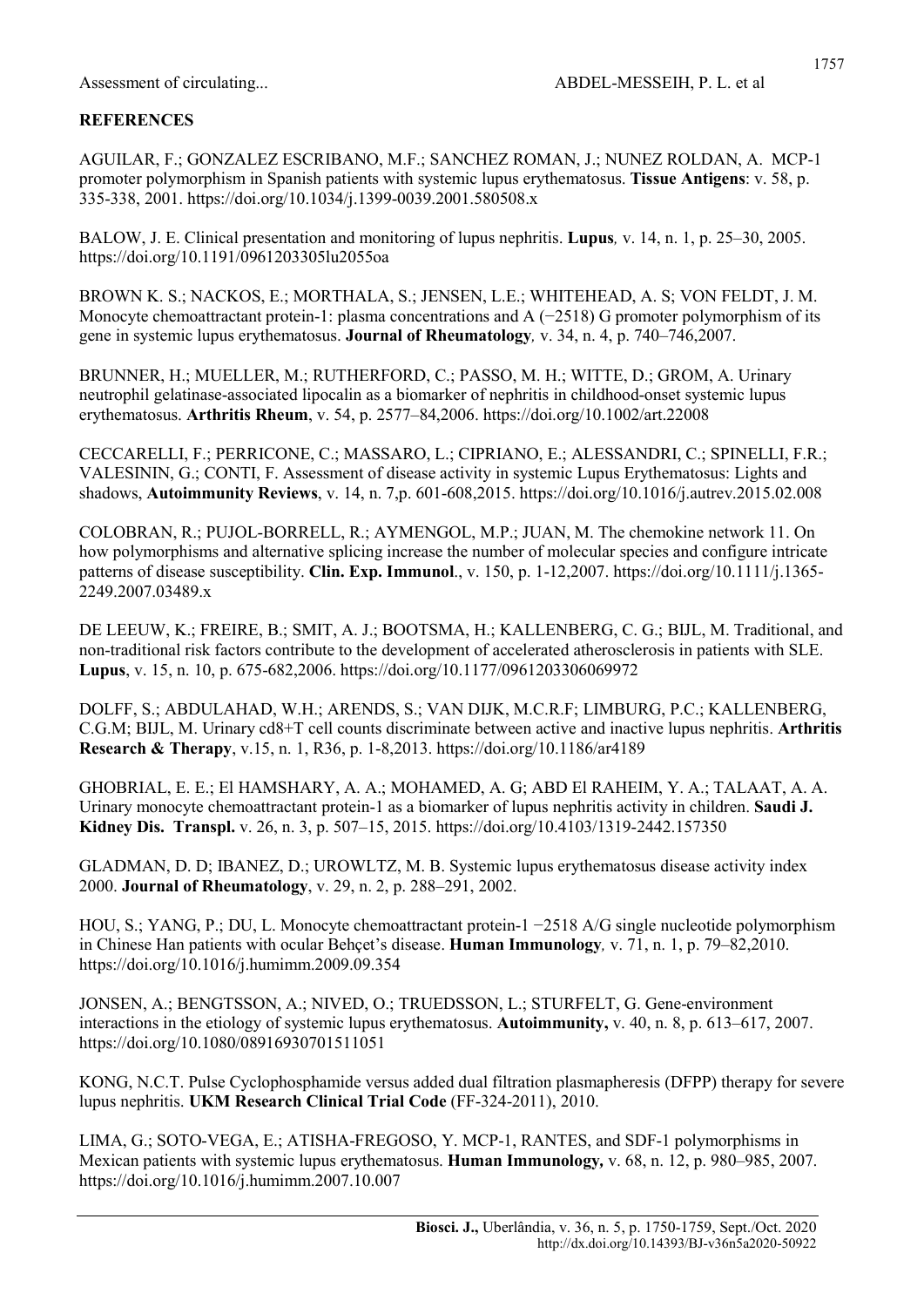MA, W.T.; GAO, F.; GU, K.; CHEN, D.-K. The role of monocytes and macrophages in autoimmune diseases: A comprehensive review. Front. Immunol. v. 24, n. 10, p. 1140-1164, 2019. https://doi.org/10.3389/fimmu.2019.01140

MANDAL, R. K.; AGRAWAL, T.; MITTAL, R. D. Genetic variants of chemokine CCL2 genes and risk of prostate cancer. Tumor Biolo. v. 36, n. 1, p. 375-381, 2015. https://doi.org/10.1007/s13277-014-2646-x

MASSELLI, E.; CARUBBI, C.; CAMBO, B.; POZZI, G.; GOBBI, G.; MIRANDOLA, P.; FOLLINI, E.; PAGLIARO, L.; MARCANTONIO, D.D.; BONATTI, F.; PERCECESEPE, A.; SYKES, S.M.; AVERSA, F.; VITALE, M. The -2518 A/G polymorphism of the monocyte chemoattractant protein-1 as a candidate genetic predisposition factor for secondary myelofibrosis and biomarker of disease severity. Leukemia v. 32, n. 1, p. 2266–2270,2018. https://doi.org/10.1038/s41375-018-0088-y

MOHAMMAD, L.A.; F.D.M.; ABUL-SAOUD, A.M. Association of monocyte chemoattractant protein 1 (MCP-1) gene polymorphism with lupus nephritis in Egyptian patients. Human Immunology, v. 76, n. 10, p. 724-728, 2015. https://doi.org/10.1016/j.humimm.2015.09.027

MONA Al-HOSEINY; Al-HEFNY, A.A.; ABDUL-WAHAB, E.; LOTFI, O.; SALEH, W.; MAHMOUD, H. Serum chemokines in lupus nephritis and SLE disease activity. Egypt Rheumatol., v. 32, n. 2, p. 191- 203,2005.

MOON, J. Y.; JEONG, L.; LEE, S.; JEONG, K.; LEE, T.; IHM, C. G. Association of polymorphisms in monocyte chemoattractant protein -1 promotor with diabetic kidney failure in Korean patients with type 2 diabetes mellitus. J. Korean Med. Sci., v. 22, p. 810-814, 2007. https://doi.org/10.3346/jkms.2007.22.5.810

MOSCA, M.; ARINGER, M.; TANIC, C.; BOMBARDIERI, S.; BOUMPAS, D.; CERVERA, R.; DORA, A.; JAYNE, D.; KHAMASHTA, M.A. Development of quality indicators to evaluate the monitoring of SLE patients in routine clinical practice. Autoimmunity Reviews, v. 10, n. 7, p. 383-288, 2011. https://doi.org/10.1016/j.autrev.2010.12.008

MUNROE, M. E.; JAMES, J. A. Genetics of lupus nephritis: clinical implications. Semin Nephrol., v. 35, n. 5, p. 396-409, 2016. https://doi.org/10.1016/j.semnephrol.2015.08.002

PITROWSKI, P.; LIANERI, M.; GASIK, R.; JAGODZINSKI. Monocyte Chemoattractant Protein-1− 2518 A/G Single Nucleotide Polymorphism Might Be Associated with Renal Disease and Thrombocytopenia of SLE. Journal of Biomedicine and Biotechnology, 6 pages, 2010. https://doi.org/10.1155/2010/130265

ROVIN, B.; LU, L.; SAXENA, R. A novel polymorphism in the MCP-1 gene regulatory region that influences MCP-1 expression. Biochem Biophys Res Commun, v. 259, p. 344-348,1999. https://doi.org/10.1006/bbrc.1999.0796

SANG, G. Y; MENG, C. R.; H. A. O, Y. F; DAI, J. H. Monocyte chemoattractant protein-1 (MCP-1)-2518 A/G polymorphism and lupus nephritis risk. A PRISMA-compliant meta-analysis. Medicine; v. 96, n. 51, p. e9401-940,2017. https://doi.org/10.1097/MD.0000000000009401

XUE, K.; NIU, W.-Q.; CUI, Y. Association of HLA-DR3 and HLA-DR15 Polymorphisms with the risk of systemic lupus erythematosus. Chin.Med.J. v. 5; n. 23, p. 2844-2851,2018.

TAHA, H. A.; ABDALLAH, N. H.; SALEM, M. N.; HAMOUDA, A. H.; ABD ELAZEEM, M. I.; EESA, N. N. Urinary, and tissue monocyte chemoattractant protein1 (MCP1) in lupus nephritis patients. The Egyptian Rheumatologist, v. 39; p. 145–150, 2017. https://doi.org/10.1016/j.ejr.2017.01.004

TUCCI, M.; BARNES, E. V.; SOBEL, E. S.; CROKER, B. P.; SEGAL, M. S.; REEVES, W. H. O. Strong association of a functional polymorphism in the monocyte chemoattractant protein 1 promotor gene with lupus nephritis. Arthritis Rheum., v. 50, p. 1842-1849,2004. https://doi.org/10.1002/art.20266